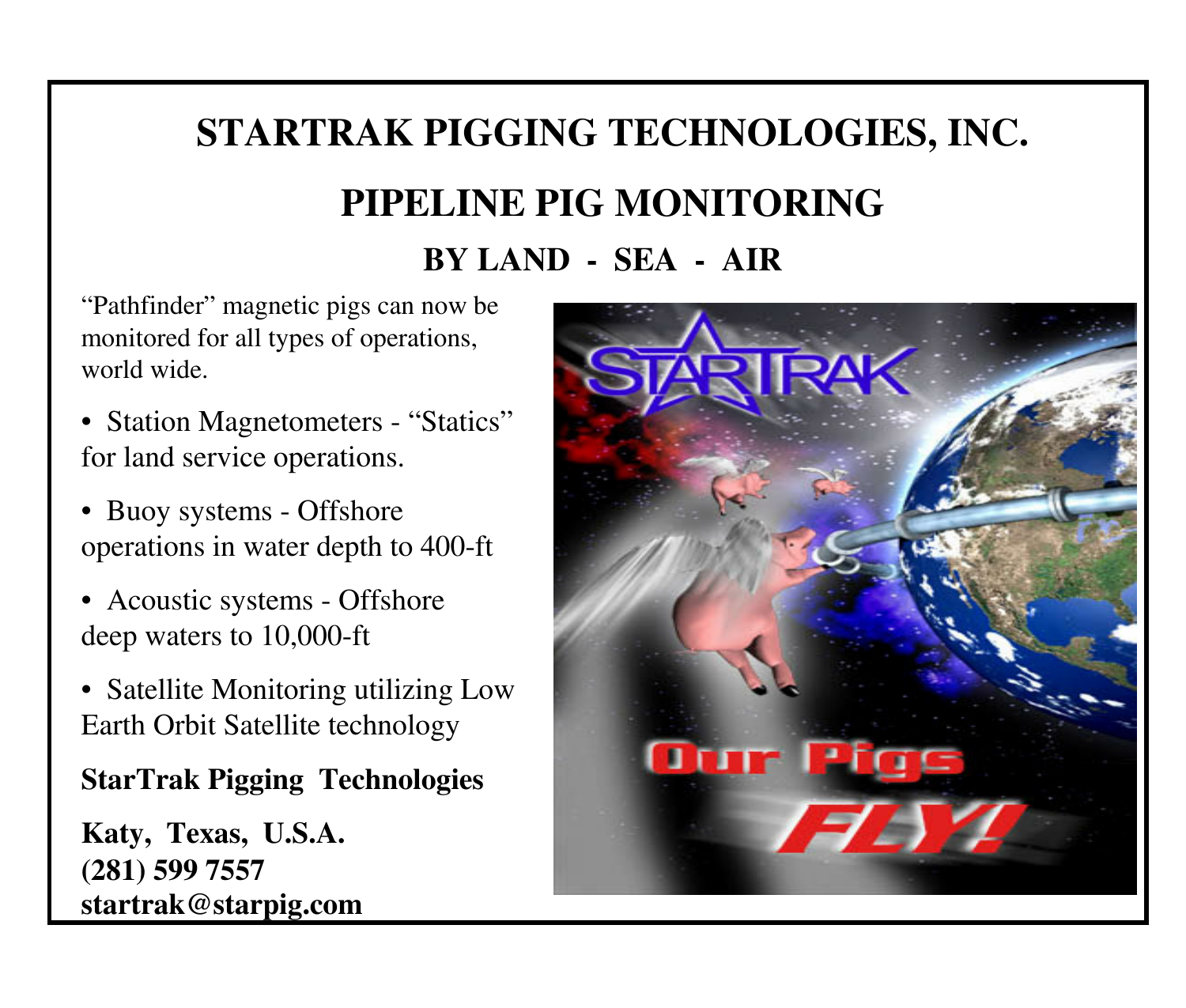# **STARTRAK PIGGING TECHNOLOGIES, INC.**

## **"PATHFINDER" MAGNETIC PIGS.**

## **The World's most Attractive Pigging System**

The directors of StarTrak Pigging Technologies are the originators of the magnetic pigging technology. The system was developed and commercialized in 1970.

Today, we are still the leaders in the field, and hold patents on the magnetic circuitry system.

- Sizes from 2" 48"
- •Detectable through 15 meters of cover
- Operational in any type of product
- $\bullet$ Land and Offshore Operations
- •Magnetic detectable life - 100 years
- •Robust Construction.
- •Designed for disks, cups.brushes or blades
- •Operations include Leak Detection



**StarTrak Pigging Technologies,Katy, Texas U.S.A.(281 599 7557 startrak@starpig.com**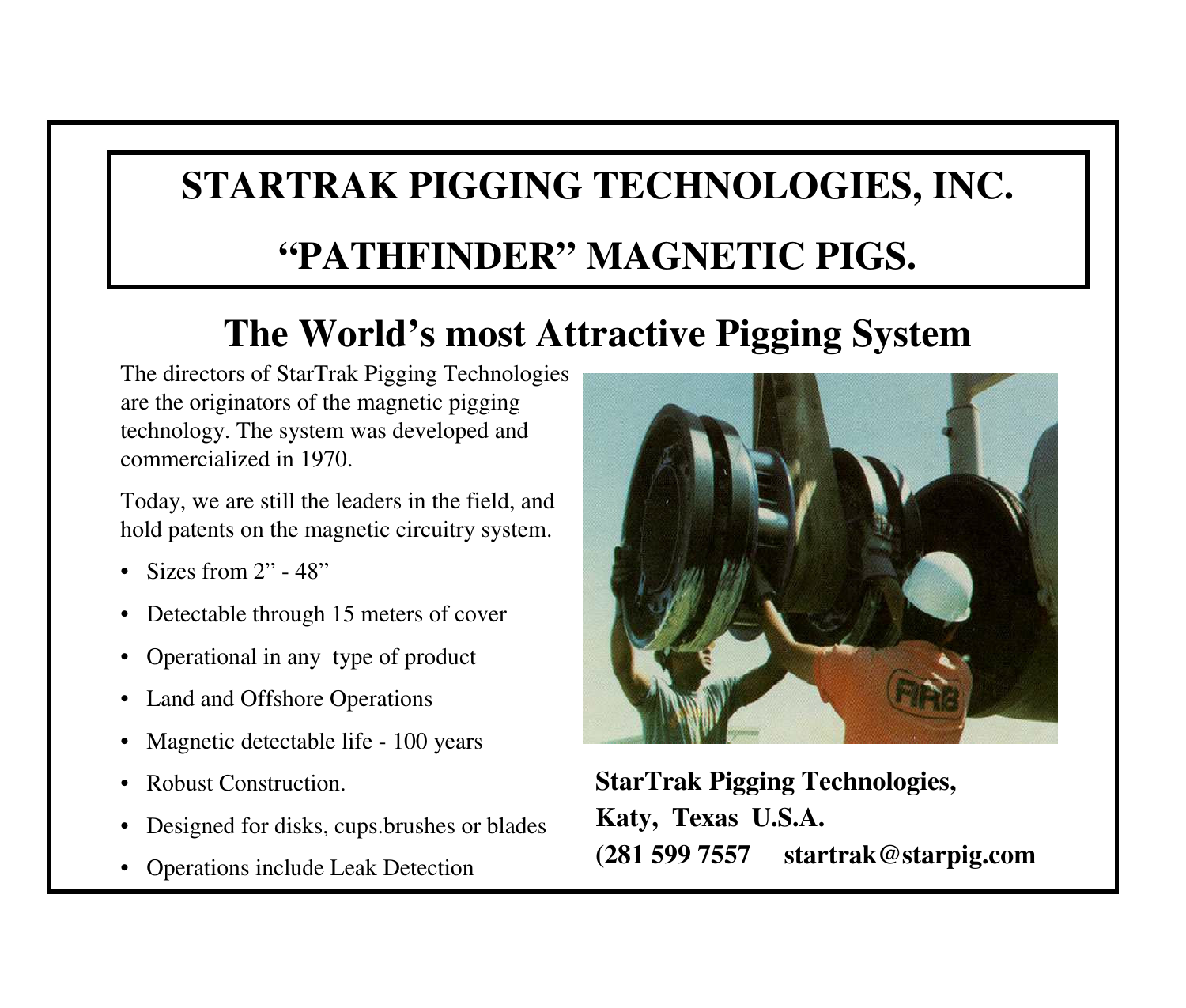# **STARTRAK PIGGING TECHNOLOGIES, INC.VIDEO INSPECTION PIGGING SYSTEM**

#### **SYSTEM FEATURES:**

- Video Resolution Full Color at 525 lines
- Precision at 30 frames per second
- Design to traverse 3 x diameter bends
- Self contained recording system
- Internal timing frequency 1/10th.of second
- Distance traveled recorded in footage/mtrs
- Self contained lighting

### **SYSTERM USES:**

- Inspection for internal metal loss Corrosion
- Verification of On-Line Inspection results
- Inspection of pipe prior to internally coating
- Inspection of Internal coating
- Internal inspection of newly constructed lines
- Riser Inspection services

#### Instantaneous downloading to VHS \* Hi 8 \* DVD



**StarTrak Pigging Technologies, Inc. Katy, Texas. U.S.A. (281) 599 7557 startrak@starpig.com**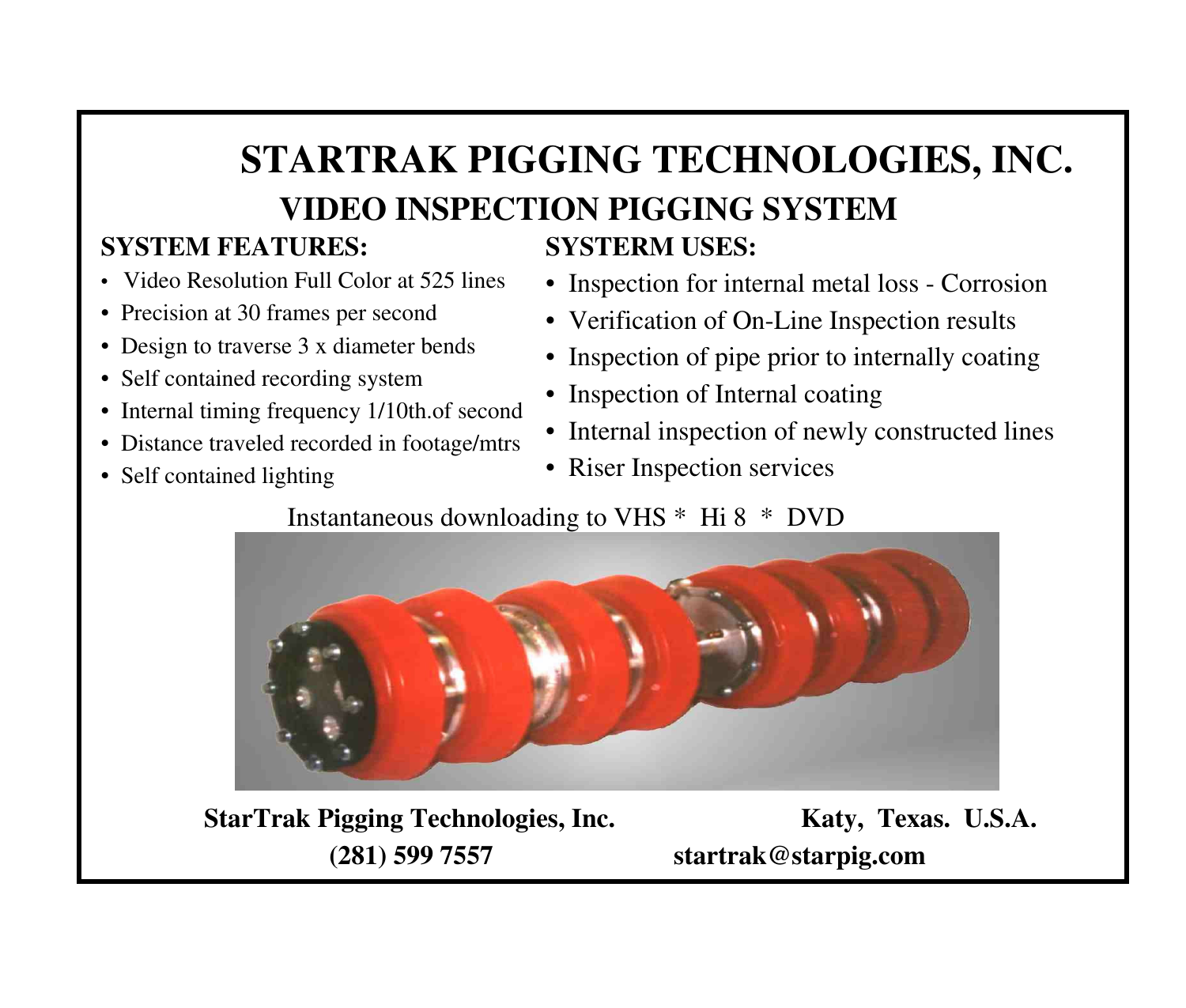# **STARTRAK "JETSTREAM"WAX REMOVAL SYSTEM**

#### **StarTrak Pigging Technologies**, Inc..

has designed and patented a unique system for the removal of hardened wax from both land and offshore pipelines.

The Waxing up of crude oil pipelines has become amajor problem for many operational companies,world wide.

There is an answer, The "Jetstream" System



#### **The system utilizes**:

- • A combination of chemicals which cause an exothermic
- •reaction when mixed
- • A "Pathfinder" Magnetic pig with jetting capabilities
- • An agent to provide pacification and prevent crystallization
- •The "Pathfinder" tracking system utilizing Low Earth Orbit Satellite technology

For further information please contact:

**StarTrak Pigging Technologies Katy,** 

**Texas. U.S.A (281) 599 7557 \* startrak@starpig.com**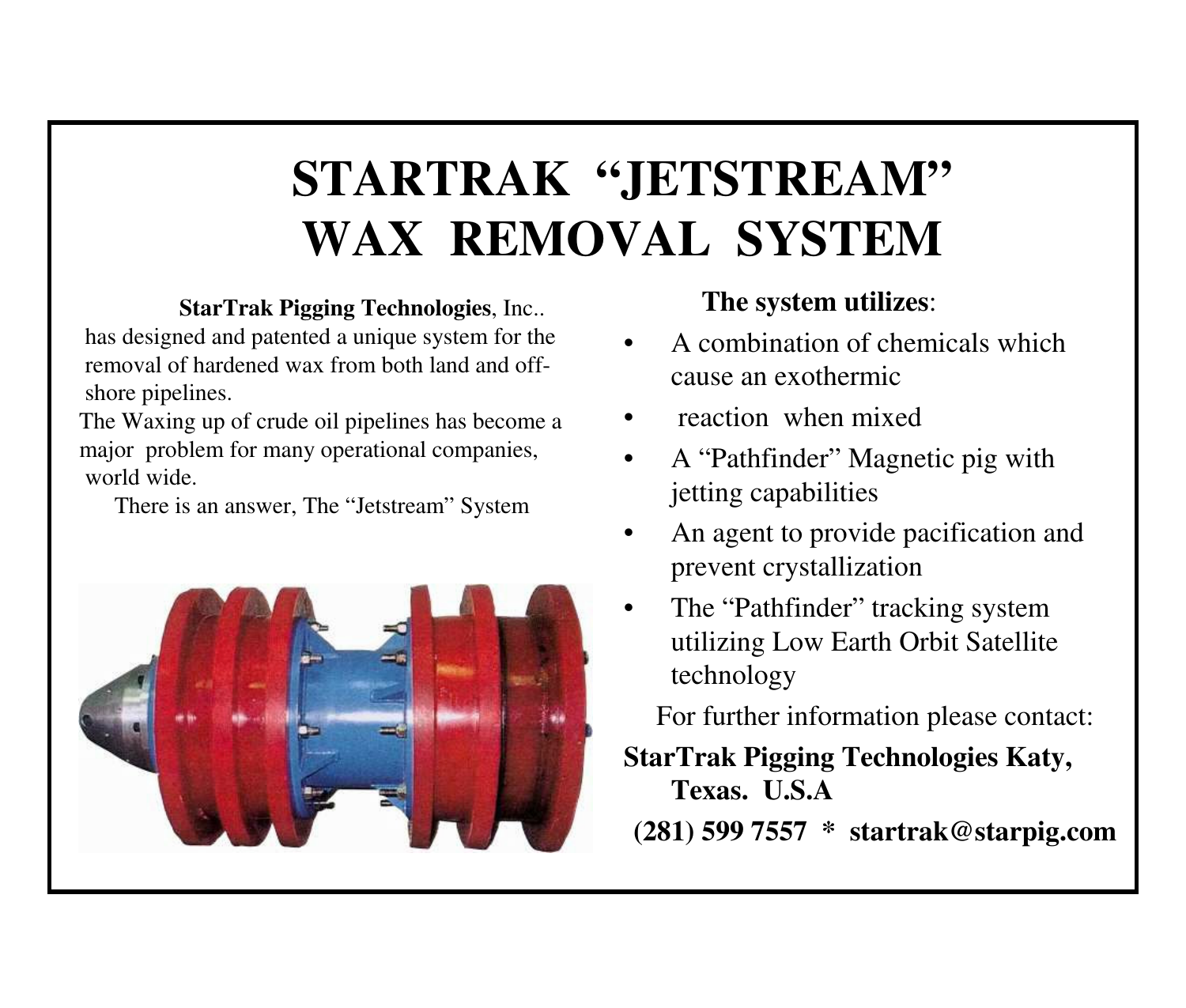## **STARTRAK PIGGING TECHNOLOGIES, INC.**

### **"DEEP -C" SUB-SURFACE MAGNETIC PIG SIGNALLING UNIT**



This unit known under its trade name of "Deep C" consists of twin magnetic sensing system complete with associated circuitry, in order to identify the passage of "Pathfinder" typeof magnetic pigs or spheres.

### **FEATURES:**

- Housed in a Super Duplex enclosure tested for use at tenthousand feet.
- Designed for underwater coupling and de-coupling.
- •Umbilical or Acoustic transmission of signals
- •Redundancy by twin sensing systems
- •Output 4-20 Ma or closure
- •Sensitivity 100 m/oe.
- •Operational Voltage 12-36 v.dc.
- Accommodates pig speeds from 0.5-ft per minute upwards. **StarTrak Pigging Technologies, Inc.Katy, Texas. U.S.A. (281) 599 7557 startrak@starpig.com**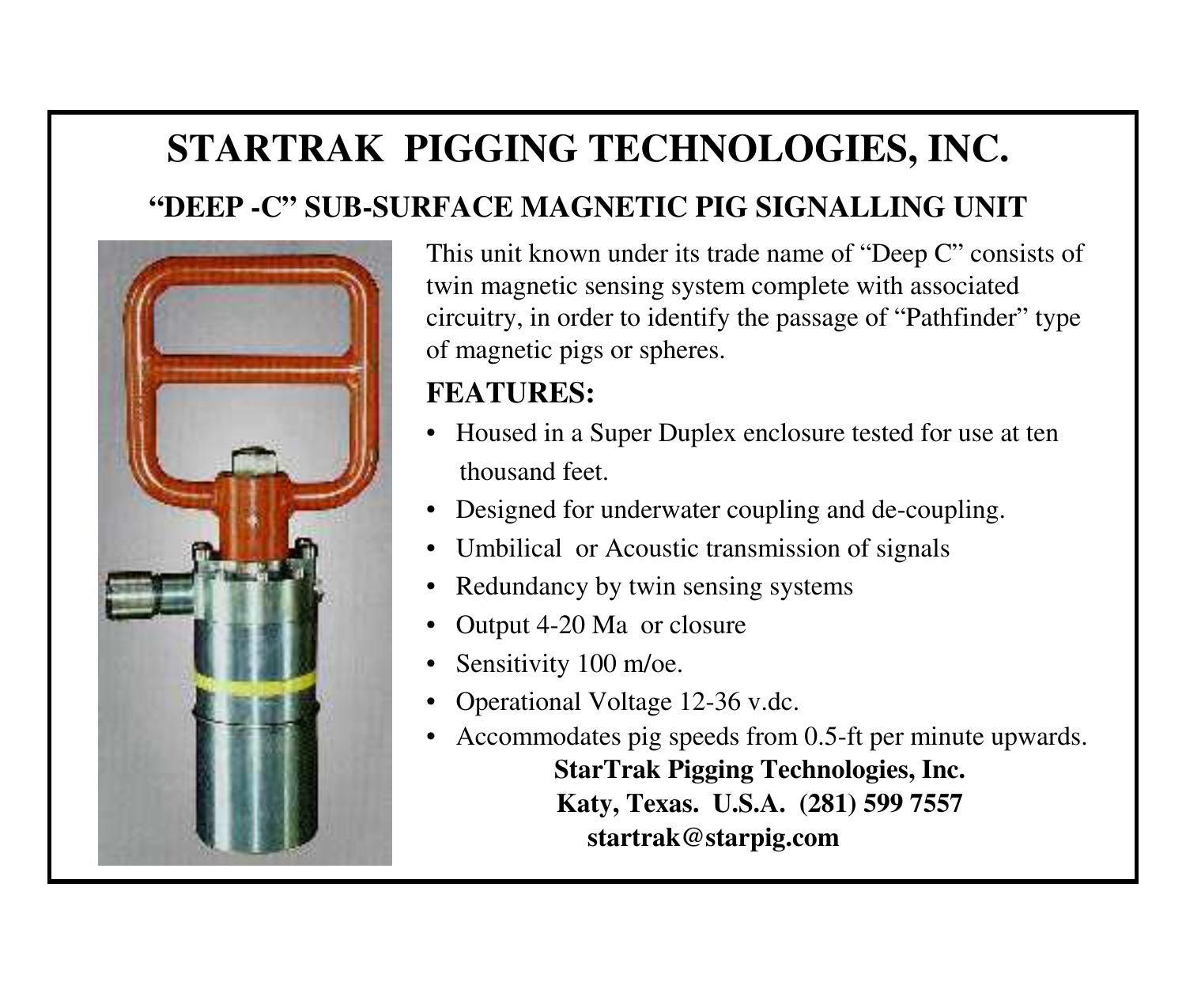## **PORT-A-SIG**

## **MAGNETIC PIG PASSAGE INDICATORSTARTRAK PIGGING TECHNOLOGIES, INC.**

This tried, proven and tested pig signaling system out-dates all other passage indicators by light years.



StarTrak Pigging Technologies, Inc.Katy, Texas. U.S.A. startrak@starpig.com

## **NON-INTRUSIVE FEATURES:**

- •Signaling by High Intensity Beacon
- •Manual Reset or Auto Reset
- Low Power Consumption
- Elapsed Time Counter / Event Counter
- •Little or no Maintenance
- •Output to drive external devices (Satellite etc)
- For use on Land or Marine Systems

The "Port-A-Sig" pig passage indicator unit is a StarTrak manufactured product which has been developed from many years of pipeline field services. Once activated, the "Port-A-Sigcan be programmed to operate its strobe light an/or time delaybetween the passage of several pigs.. The unit can be reseteither manually or programmed to reset automatically. A built intimer provides even lapsed time in the manual mod and eventcounting in the automatic mode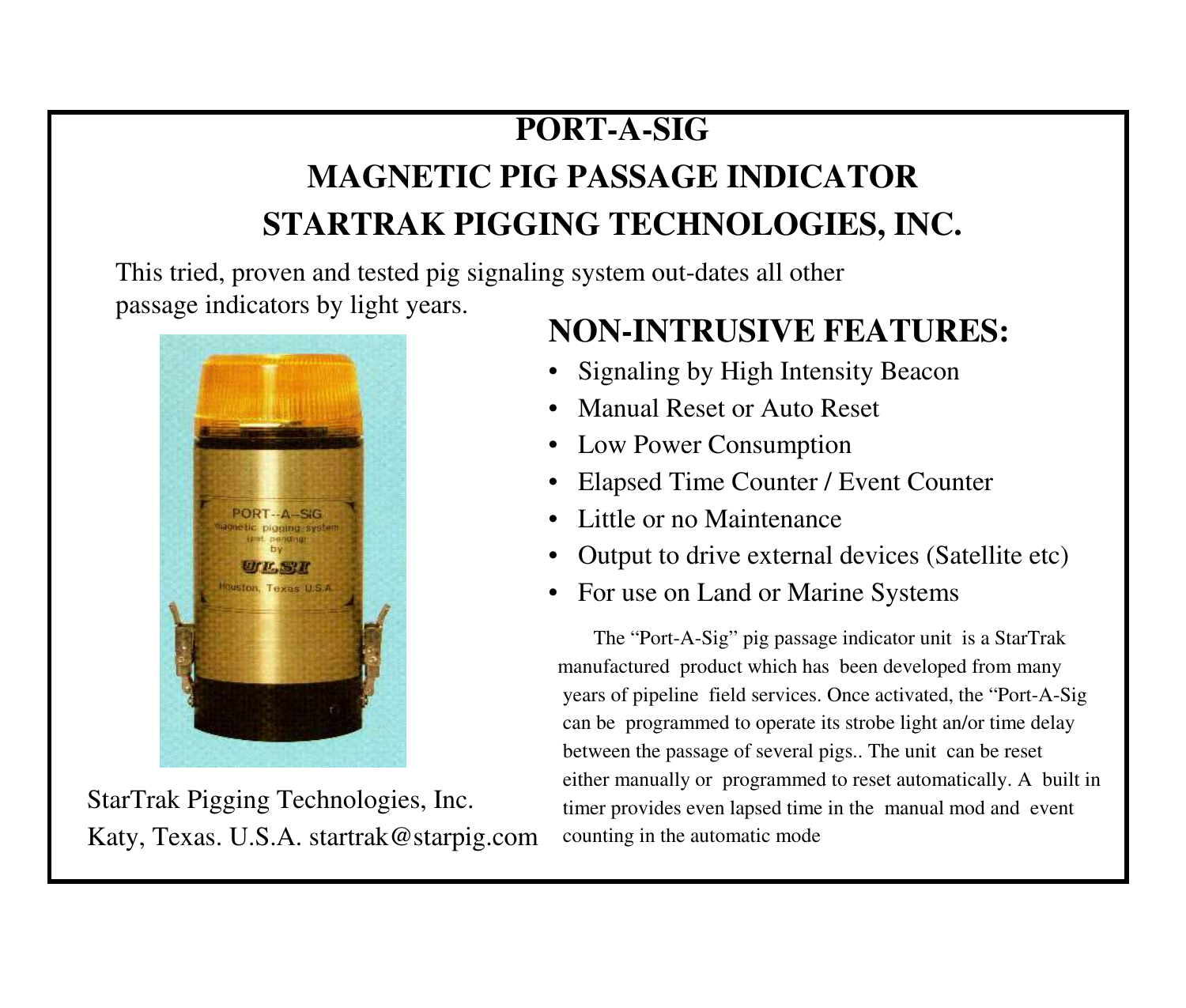# "WATCHDOG"**THE INTELIGENT PIPELINE MARKER**

StarTrak Pigging Technologies, Inc. introducetheir patented "Watchdog" @ System.

This cost effective system is designed to increaseefficiency, security and safety factors for pipelineoperations personnel.

"Watchdog" functions are as follows:

- • Provide pipe/soil potentials on either a weekly or monthly basis.
- • Monitor pipeline travelers to GPS coordinates and atomic clock time.
- • Provide alarms in the event that a pipe becomes damaged by either digging, drilling, illegal tapping or terrorism.Warning of potential damage.

The unit's communication may be carried outusing either Low Earth Orbit Satellite System,

CDPD, Radio or GSM so linking the field units to pipeline control centers.



 **StarTrak Pigging Technologies, Katy, Texas (281) 599 7557 \* startrak@starpig.com**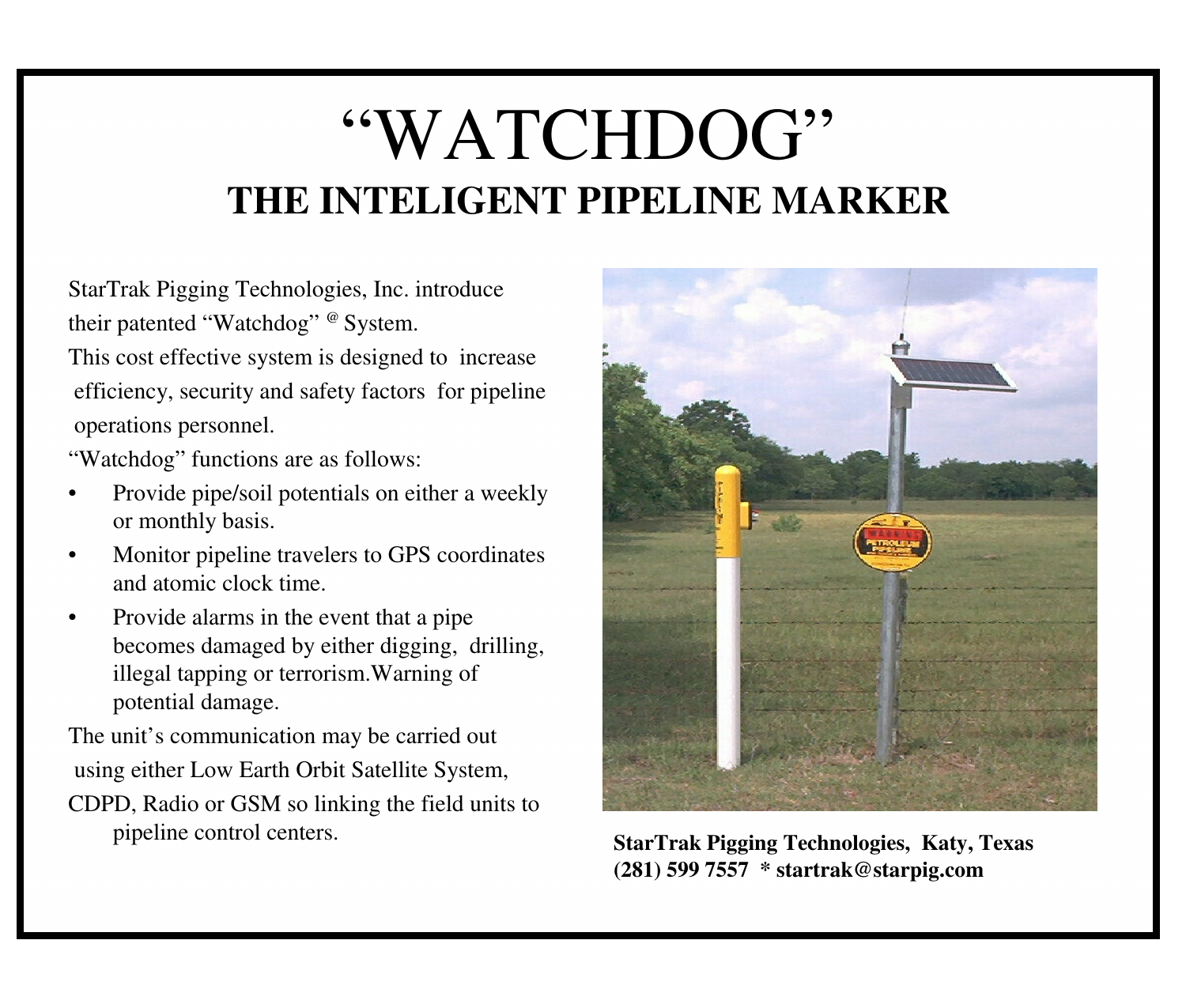## **VALVE MASTER**

## **STARTRAK PIGGING TECHNOLOGIES, INC.**





#### *STATE OF THE ART TECHNOLOGY*

#### **FEATURES**

- •Auto Check Valve Monitoring
- •Permanent installation
- •Magnetic Pig monitoring
- •Fully programmable
- •Sensitivity control
- • Battery operated
	- • Options includeSolar Charging
	- •Communication link - Satellite - CDPD - GSM
	- •110v / 240v Power

Valve Master is designed to monitor the operation of check valves under normal operational conditions. The system consistes of an explosion proof sensor pack, a display module and cable coupling. The sensor is mounted directly on the check valve housing and senses a change in the magnetic field due to the closure of the valve.. The unit includes battery pack, function switch also RS 232 socket for programming of unit sensitivity and battery charging socket.

STARTRAK PIGGING TECHNOLOGIES - KATY - TEXAS (281) 599 7557 - startrak@starpig.com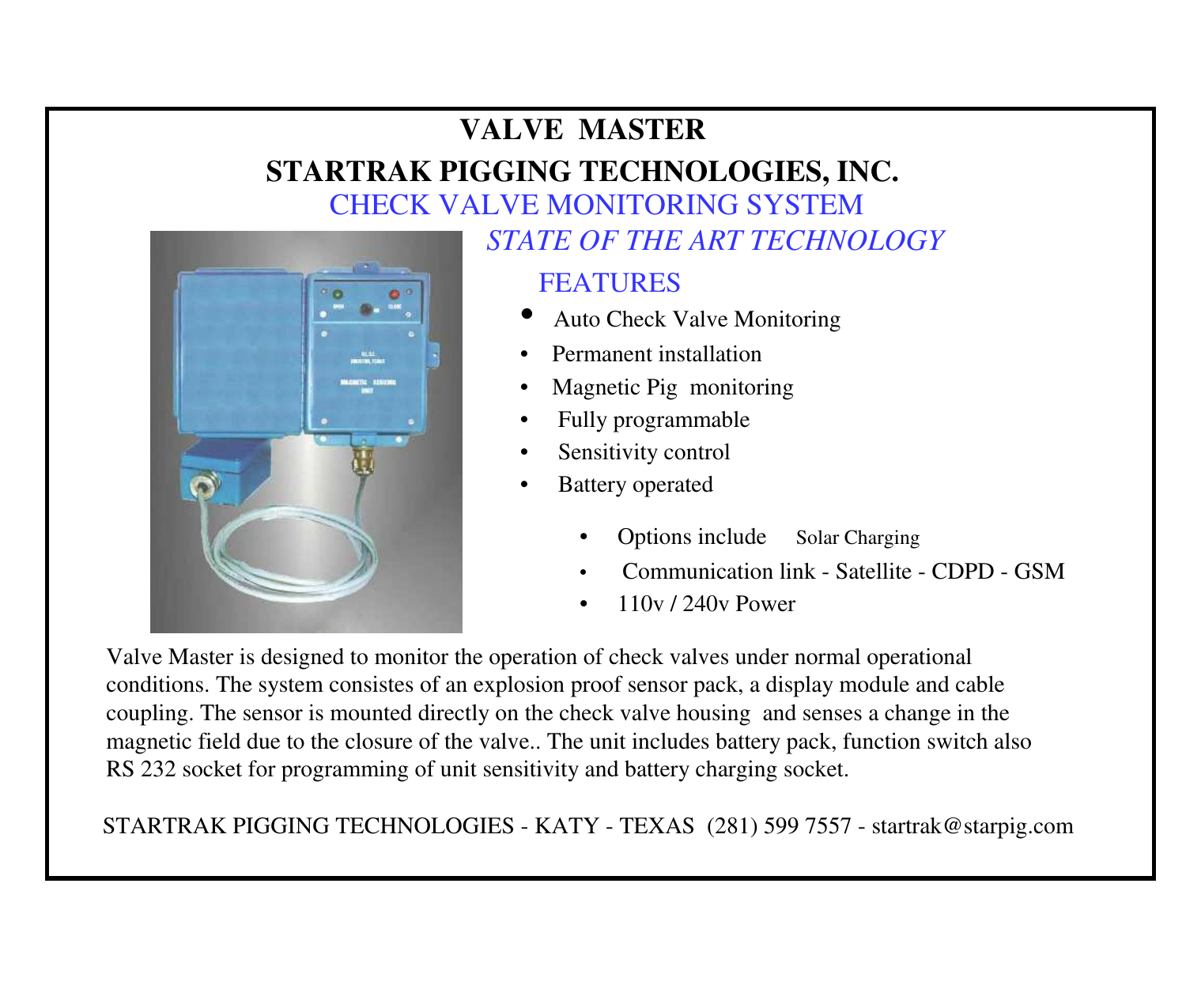# **STARTRAK PIGGING TECHNOLOGIESINSPECTION PIG MONITORING**

#### **StarTrak Pigging Technologies**

has developed a monitoring system for Inspection pig surveys. This system utilizing Low Earth Orbit technology is less labor intensive..

- Monitors the crossover of the inspection pig's magnetic field.
- Records G.P.S. time to  $1/10<sup>th</sup>$ Second
- Portable system. Can be installed prior to operation.
- All transmitted data is also internally recorded for downloading.
- Increases the operational safety factor.



**StarTrak Pigging Technologies, Inc. Katy, Texas. U.S.A. (281) 599 7557 \* startrak@starpig.com**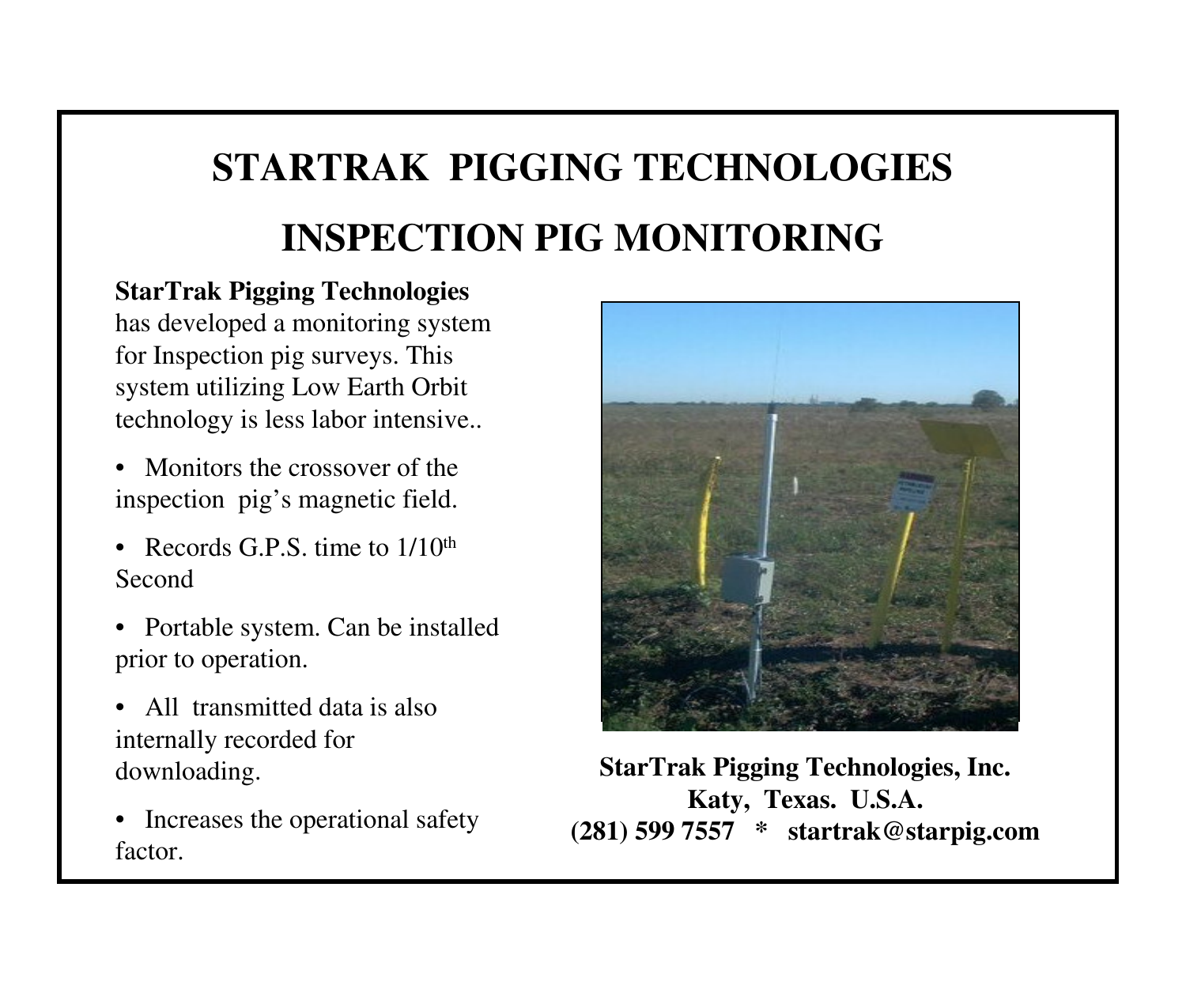## **STARTRAK PIGGING TECHNOLOGIES, INCPIPELINE RECTIFIER MONITORING SYSTEM**

#### INCREASED SAFETY FACTOR \* SAVES MANPOWER \* ECONOMICAL



StarTrak Pigging Technologies, Inc. of Katy, Texas has developed master control monitoring stations that can communicate with satellite systemsto provide operators with such capabilities as:

> • Acquisition of pipeline operating data including inline devices,

• cathodic protection information, and pipeline security systems. Reliable data transmission, even in severe weather conditions.Utilizing Low Earth Orbit Satellite (LEO) Technology, StarTrak Pigging Technologies has developed a unique system for monitoring Cathodic Rectifiers transmitting data weekly which includes

- •Voltage monitoring
- •Meter monitoring
- •Current flow
- Pipe to soil potentials•
- •Alarms
- Weekly reporting or by exception•
- Options include pig passage data, (GPS time & Location)•

For an extremely small outlay, per month, clients enjoy with weekly reports directly to their office desk

STARTRAK PIGGING TECHNOLOGIES, INC. \* KATY \* TEXAS \* USA

(281) 5999 7557 \* startrak@starpig.com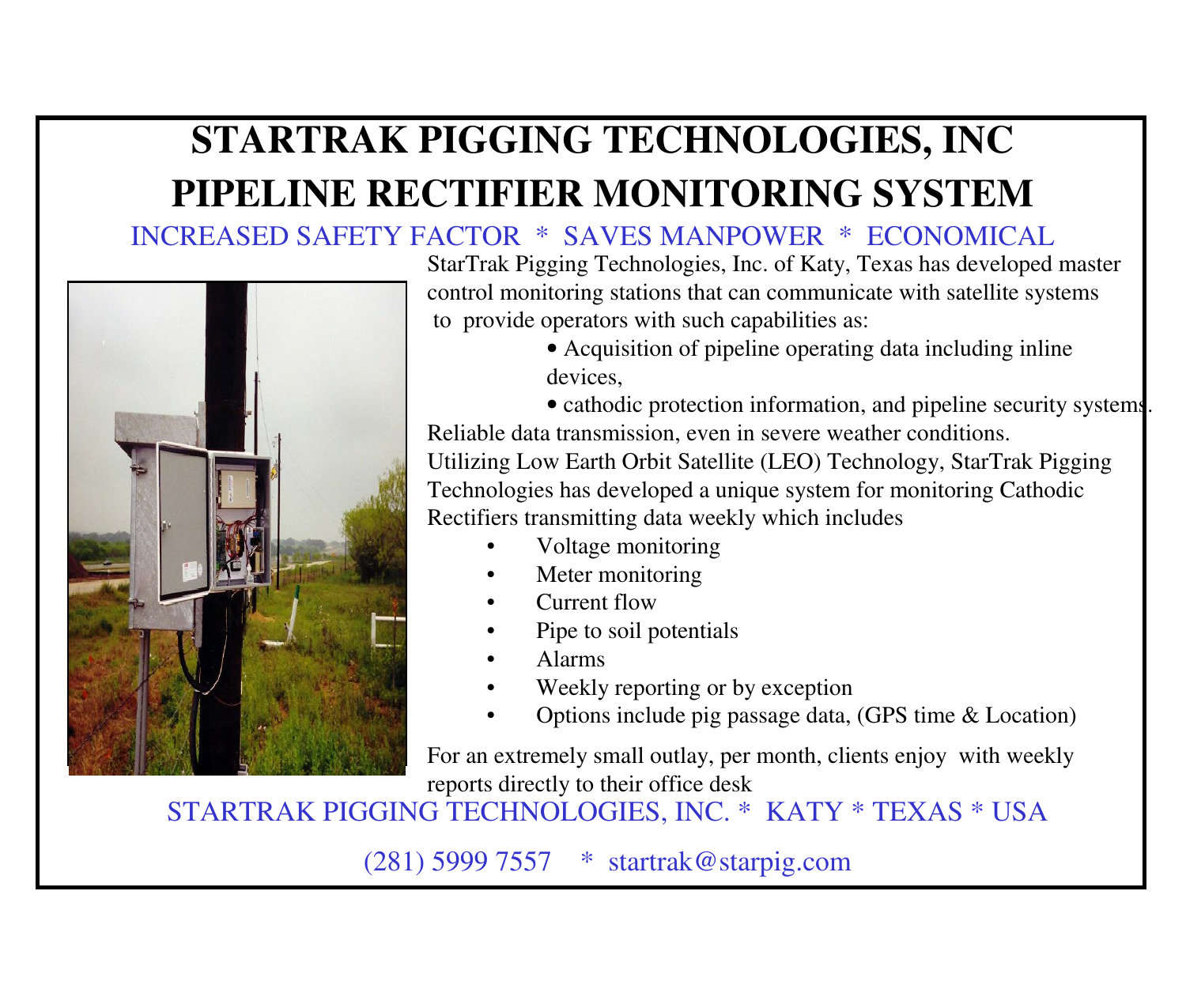# **INLAND WATERWAY INSPECTION SERVICES, LLC.**

# **"ONE-PASS" SYSTEM**

This unique electronic system has been developed and is operated by IWIS technically personnel. The advantages are:

- •Safety - Complete diverless system.
- • Accurate measurement of pipe depth, to 130-ft. water depth & differential global positioning (RTK) on one plane.
- •All data collected from surface
- • Multiple shots, gathering river contour data
- •Side Imaging Sonar
- •Speedy turnaround of drawings & reports



**Inland Waterway Inspection Services, LLCKaty, Texas, U.S.A.(281) 599 7557 startrak@starpig.com**